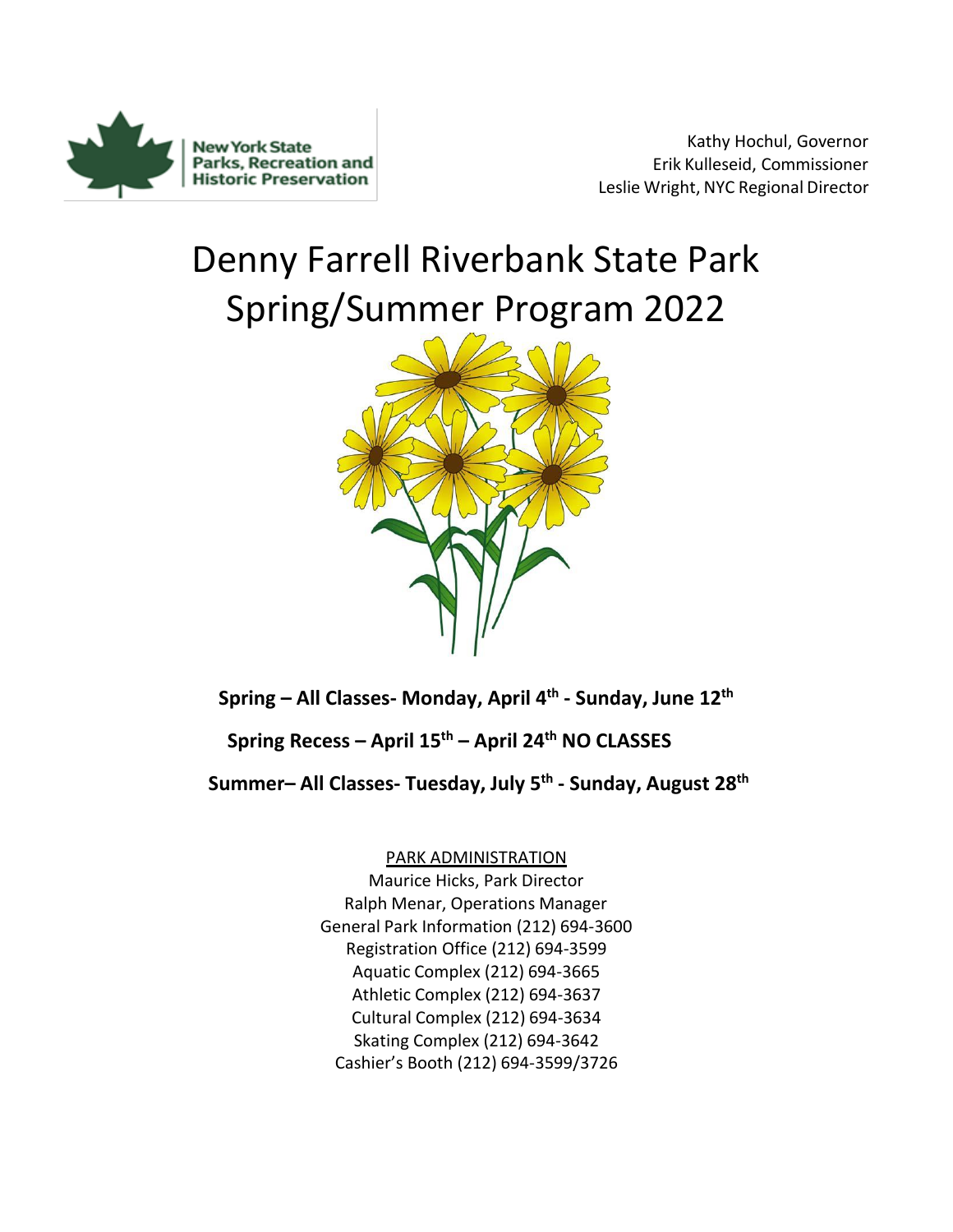## **2022 SPRING SUMMER PROGRAM REGISTRATION DATES:**

## **2022 SPRING PROGRAM REGISTRATION DATES**

Aquatics Priority Registration: Monday, March 14th, 6:00pm - 9:00pm - Aquatics Complex Senior Class Registration: Wednesday, March 16<sup>th</sup>, 7:00am - 10:00am Robert Frederick Smith Performing Arts Center General Registration: Saturday, March 19<sup>th</sup>, 7:00am - 11:00am Cultural Complex Lobby - APPLICATION DROP OFFS ONLY

## **2022 SUMMER PROGRAM REGISTRATION DATES**

All Senior Classes ONLY: Wednesday, June 8<sup>th</sup>, 7:00am - 10:00am Robert Frederick Smith Performing Arts Center General Registration: Saturday, June 18<sup>th</sup>, 7:00am - 11:00am Cultural Complex Lobby – APPLICATION DROP OFFS ONLY

## **CASHIERS BOOTH (Skating Rink) HOURS OF OPERATION**

Sunday - 9:00 AM - 12:00 PM Monday - 8:30 AM - 8:00 PM Tuesday - 8:30 AM - 5:30 PM Wednesday - 8:30 AM - 3:30 PM Thursday - 8:30 AM - 8:00 PM Friday - 8:30 AM - 3:30 PM Saturday - 9:00 AM - 12:00 PM

## **REGISTRATION HOURS (EXTENDED, IF CLASSES ARE NOT FULL)**

Athletics/Cultural - Tuesday thru Saturday - 9:00 AM - 4:00 PM Skating Complex Sunday thru Saturday - 10:00 AM - 4:00 PM Aquatics - Monday thru Friday- 9:00 AM - 4:00 PM

For additional information, visit our website: https://parks.ny.gov/parks/93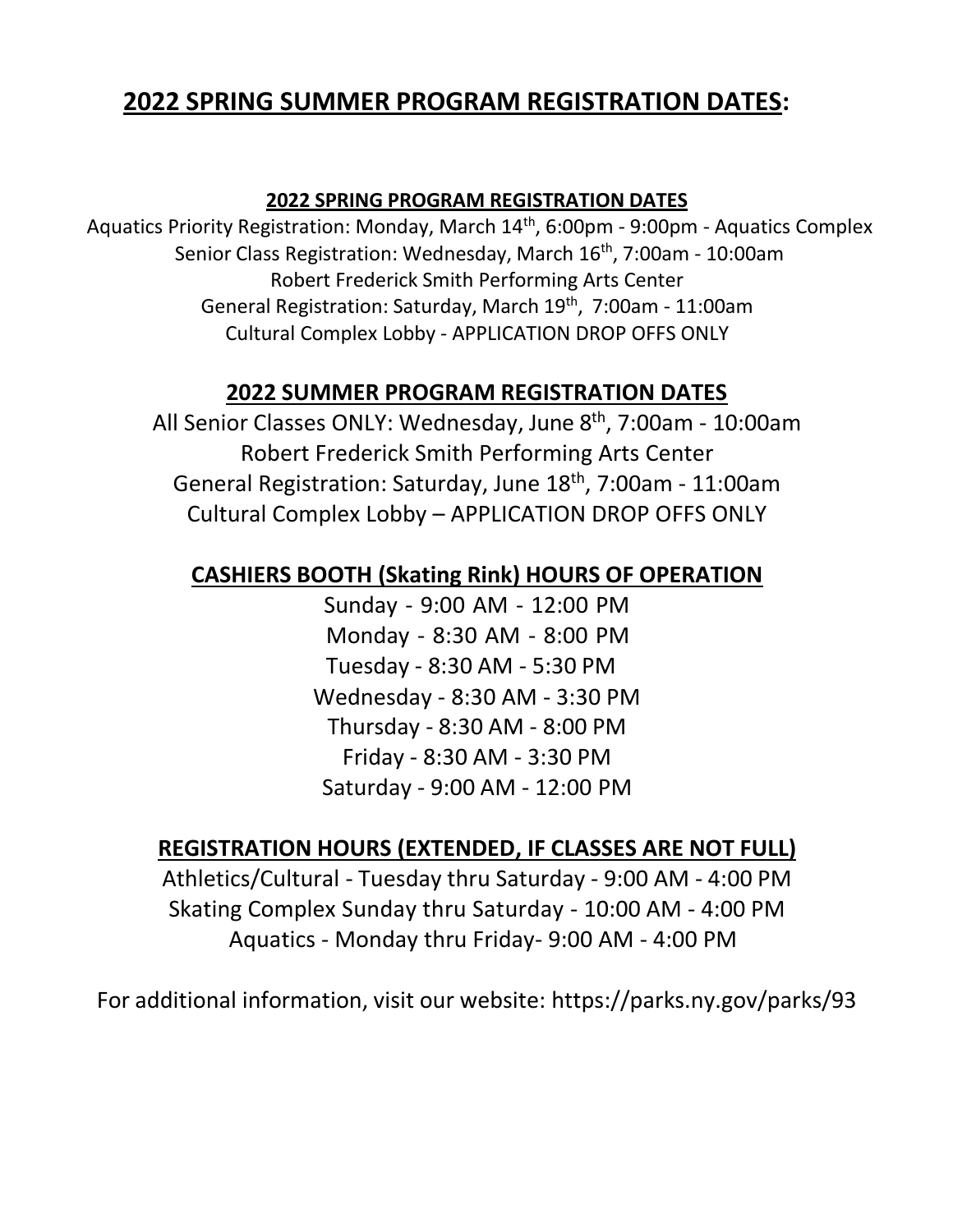## Registration Process

- Registration is **first come, first served**. Applicants will be asked to take a number and wait in line until the number is called.
- Applicants will only be allowed to register for the members of their household. Parental signature is required for youth under the age of 17.
- Participants may register for only one section of a class at a time.
- All registrants must be paid in full by **April 2nd , 2022 for Spring and June 30th , 2022 for Summer Programs.** Unpaid registrations will be cancelled following the noted deadlines. Partial program payment is not allowed. The waitlist will be activated following the noted payment deadlines.

## Setting Up a Household or Adding Members

- Proof of age is required for all new members. A copy must be attached to the application.
- New members are charged a one-time setup fee of \$10.
- For adaptive programming, proof of medical condition is required. Doctor's note is required prior to the first class.

Please note: All adaptive programs have been audited and determined to be properly accessible.

## Program Fees

- **All fees are non-refundable.**
- Each person registering in each season is charged a registration fee of \$4, \$3 for seniors.
- Some program activities require an additional fee or daily admission charge, as noted.
- If a program is cancelled by the park, a credit will be made to your household account. If a class is cancelled due to

inadequate participation numbers, or by your request, the registration processing feeremains credited in your household account.

- **Schedules are subject to change**.
- We reserve the right to make last minute schedule and program changes and to close facilities/cancel classes in time of emergency or for safety reasons. Activity fees/memberships will not be pro-rated; therefore, compensation or reimbursement requests will not be honored.

## Payment Options

- 1. Money Order Payable to "NYSOPRHP Denny Farrell Riverbank"
- 2. Credit card (Visa, Master Card, American Express or Discover)
- 3. Cash
- 4. **Absolutely NO personal checks.**
- 5. Call the Cashier's Booth with any questions: (212) 694-3599/3726

## General Information

- Programs are limited to registered participants only.
- Denny Farrell Riverbank State Park offers **LOWER-LEVEL** public parking facilities. Patrons must request a **LOWER-LEVEL** parking permit at the 145<sup>th</sup> Street/Riverside Drive Booth.
- **We reserve the right to dismiss any participant due to disruptive or unacceptable behavior.**

## **ALL PROGRAMS ARE SUBJECT TO CHANGE**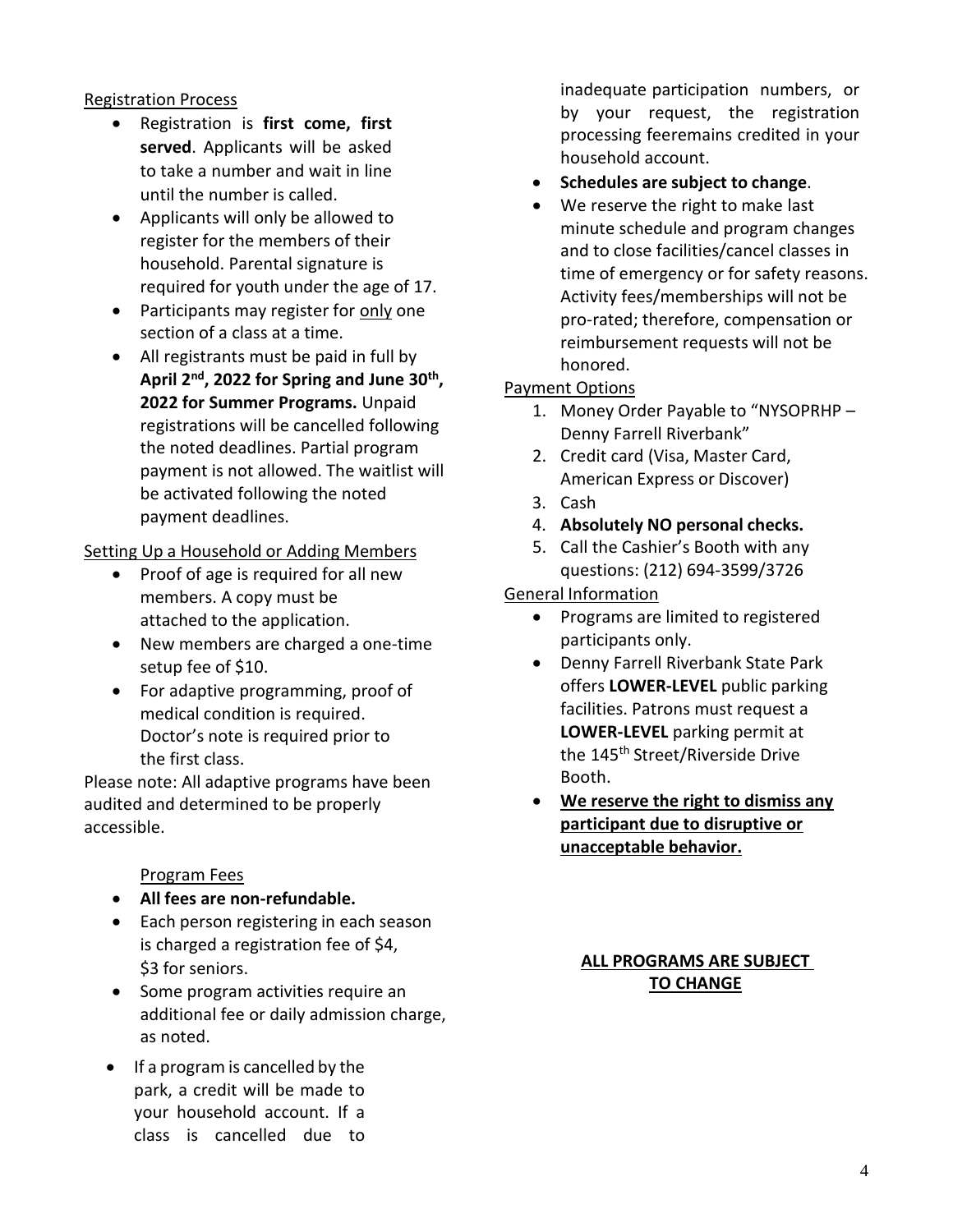## **Denny Farrell Riverbank State Park Registration Application**

## **1. Primary Member**

| <b>First Name</b>    | Last Name         | Household # |
|----------------------|-------------------|-------------|
| Address              |                   | Apt         |
| City                 | State             | Zip Code    |
| Home Phone           | <b>Work Phone</b> |             |
| <b>Email Address</b> |                   |             |

## **2. Emergency Contact**

| <b>First Name</b>    | Last Name                      |
|----------------------|--------------------------------|
|                      |                                |
| <b>Contact Phone</b> | Relationship to Primary Member |
|                      |                                |

### *Application Instructions*

### ➢ **PRINT CLEARLY**

- ➢ **Please complete sections 1, 2, 3 & 4** to avoid delay in processing your application.
- ➢ **New members must provide proof of age.**
- ➢ **All members must provide proof of vaccination**
- ➢ **Park Membership Fee \$10.00** (One time charge to New members)
- ➢ **Registration Fee \$4.00**
- ➢ **Senior Programs (62+)**
- ➢ **Adaptive Programs** (Proof of disability medical condition required)
- ➢ **Senior Registration Fee \$3.00**
- ➢ **Payment information:** We accept cash, debit/credit cards and money orders.
- ➢ **NO PERSONAL CHECKS**
- ➢ **NO PARTIAL PAYMENT**
- ➢ For more information call Cashier's Booth (212) 694-3599/3726

### **3. Registering Household Members (include Primary Member)**

| Name          | M/F | <b>DOB</b> | Age | \$10 | $$4/$ \$3 |
|---------------|-----|------------|-----|------|-----------|
| ∸∙            |     |            |     |      |           |
| -<br>ـ ـ      |     |            |     |      |           |
| -<br><u>.</u> |     |            |     |      |           |
| 4.            |     |            |     |      |           |

## **4. Program Registration (include all Household Members on the same form)**

| Participant Name | Class Code | Age Group          | Day(s) | Fee |
|------------------|------------|--------------------|--------|-----|
|                  |            | <b>Class Title</b> | Time   |     |
|                  |            |                    |        |     |
|                  |            |                    |        |     |
|                  |            |                    |        |     |
|                  |            |                    |        |     |
|                  |            |                    |        |     |
|                  |            |                    |        |     |
|                  |            |                    |        |     |
|                  |            |                    |        |     |
|                  |            |                    |        |     |
|                  |            |                    |        |     |
|                  |            |                    |        |     |
|                  |            |                    |        |     |
|                  |            |                    |        |     |
|                  |            |                    |        |     |

### **For Official Riverbank Use Only**

| <b>Application Received:</b> | Initial: |
|------------------------------|----------|
|                              | Date:    |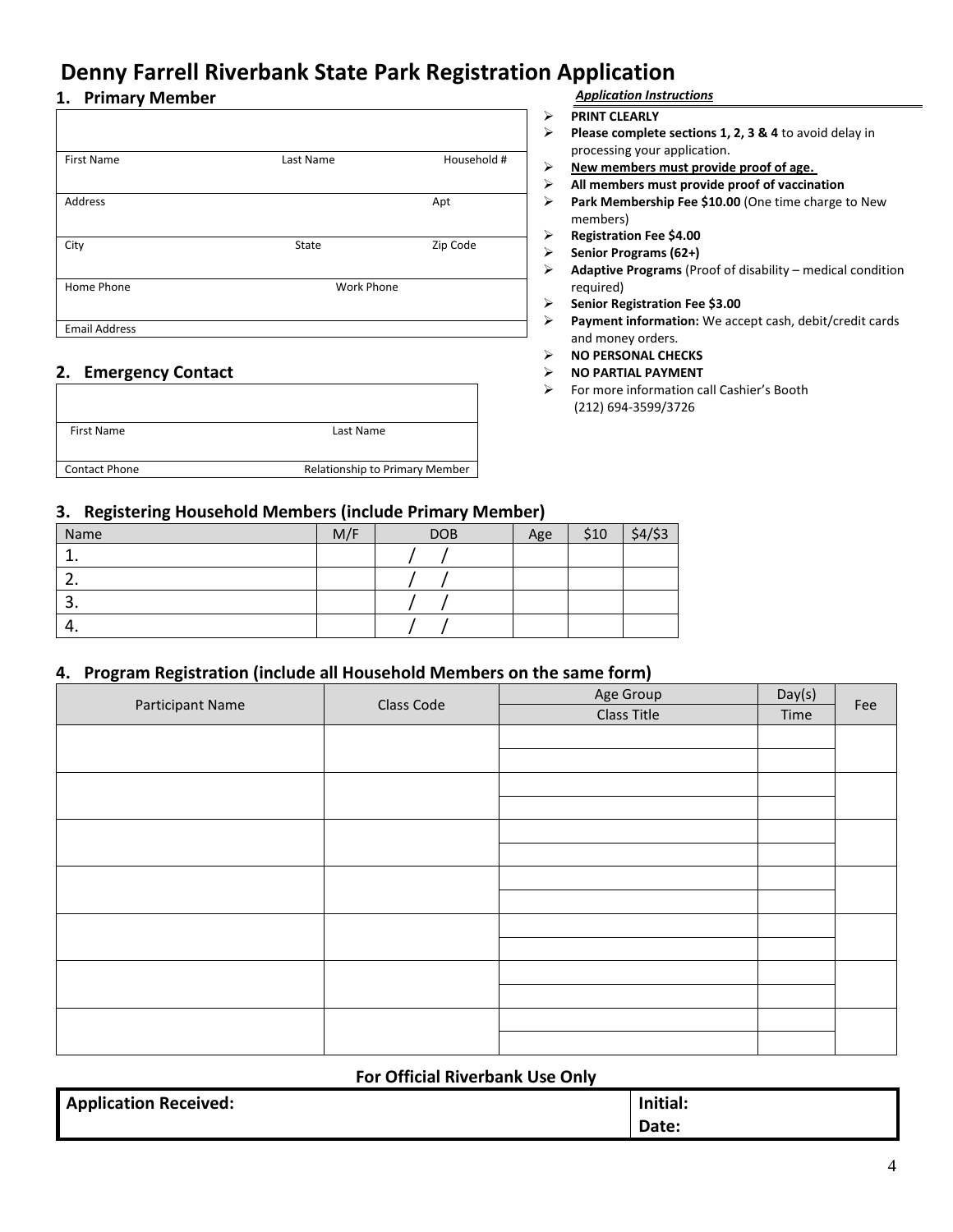## **Registration Information**

Spring Session Required Forms (Participation Certificate or Confirmation of Skills Completion)

Classes Eligible for Priority Winter Registration: Youth & Teen/Adult: Levels 1, 2

## **Info**

Pool admission fee is not charged for participation in scheduled classes.

## **Pre-Requisites for Learn To Swim Level II**

Complete Learn to Swim Level I and be selected by the instructor of the specific class.

### *REDTAILS SWIM TEAM***:**

Contact coach for tryout (212) 694-3669 \*\*Redtails activity fee is due in full at time of registration and must be in the form of a money order or credit card **ONLY**, made payable to – NHT-Riverbank.

## **Senior Stroke Mechanics Requirements**

Be able to swim all of the following: 150 yards Freestyle with breathing 100 yards Backstroke 75 yards Breaststroke with breathing 25 yards Butterfly

Please note: Only one parent or guardian per class session can sit in the designated waiting area.

## **Senior/Adaptive**

Older Adult (62+)/ Physically Challenged (All Ages)

### **Stroke Mechanics \* (Ages 62+ only)**

|  | 161070-30 T/Th 04/05 - 06/09 10:00 - 10:45 AM Fee: \$10 |  |
|--|---------------------------------------------------------|--|

|--|--|--|--|--|

### **Water Exercises**

|  | $\vert 161021 - 12 \vert M/W \vert 04/04 - 06/08 \vert 10:00 - 10:45 AM \vert \text{Fee: } 510 \vert$ |  |
|--|-------------------------------------------------------------------------------------------------------|--|
|  | 261021-12 M/W 07/11-08/24 10:00 - 10:45 AM Fee: \$10                                                  |  |

### **Aqua Arthritis**

|  | 161040-05 Fri 04/08 - 06/10 10:00 - 10:45 AM Fee: \$10 |  |
|--|--------------------------------------------------------|--|
|  | 261040-05 Fri 07/08 - 08/26 10:00 - 10:45 AM Fee: \$10 |  |

### **Learn to Swim Class Level I**

| 161011-02 |  | $04/05 - 06/07$ 10:00 - 10:45 AM Fee: \$0               |
|-----------|--|---------------------------------------------------------|
|           |  | $ 161011-04 $ Th $ 04/07-06/09 10:00-10:45$ AM Fee: \$0 |

### **Parent & Pre-Schooler (Ages 5-6)**

| 111012-06 Sa | $04/09 - 06/11$ | 1:00 - 1:30 PM Fee: \$40  |  |
|--------------|-----------------|---------------------------|--|
| 111012-6B Sa | $04/09 - 06/11$ | 1:00 - 1:30 PM Fee: \$40  |  |
| 111012-6C Sa | $04/09 - 06/11$ | 1:30 - 2:00 PM Fee: \$40  |  |
| 111012-6d Sa | $04/09 - 06/11$ | 1:30 - 2:00PM   Fee: \$40 |  |

## **Youth (Ages 7-14)**

### **Learn to Swim Level I**

|  | $121011 - 01$ M $\big  04/04 - 06/06 \big  4:00 - 4:45 \text{ PM}$ Fee: \$30 |  |
|--|------------------------------------------------------------------------------|--|
|  | $121011-05$ F $\vert$ 04/08 - 06/10 4:00 - 4:45 PM Fee: \$30                 |  |

|  | $121011-06$ Sa $04/09-06/11$ 9:15 -10:00 AM Fee: \$35               |  |
|--|---------------------------------------------------------------------|--|
|  | 121011-6B Sa $\big  04/09 - 06/11 \big  10:00 - 10:45$ AM Fee: \$35 |  |

### **Learn to Swim Level I \***

| 721013-S8 M-F | $ 07/11 - 07/22 $ 7:00 - 7:45 PM Fee: \$0 |  |
|---------------|-------------------------------------------|--|
| 721013-S9M-F  | $ 07/25 - 08/05 $ 7:00 - 7:45 PM Fee: \$0 |  |

### **Learn to Swim Level Il**

| 121012-02 |    | $04/05 - 06/07$ | 5:00 - 5:45 PM   Fee: \$30   |  |
|-----------|----|-----------------|------------------------------|--|
| 121012-03 | W  | $04/06 - 06/08$ | 5:00 - 5:45 PM   Fee: \$30   |  |
| 121012-04 | Th | $04/07 - 06/09$ | $4:00 - 4:45$ PM   Fee: \$30 |  |
| 121012-05 |    | $04/08 - 06/10$ | $5:00 - 5:45PM$  Fee: \$30   |  |

### **Learn to Swim Level II \***

|  | $ 121012-06 $ Sa $ 04/09-06/11 9:15 - 10:00$ AM Fee: \$35             |  |
|--|-----------------------------------------------------------------------|--|
|  | $121012 - 6B$ Sa $04/09 - 06/11$ 10:00 - 10:45 AM Fee: \$35           |  |
|  | $\vert$ 121012-6C Sa $\vert$ 04/09 - 06/11 11:00 - 11:45 AM Fee: \$35 |  |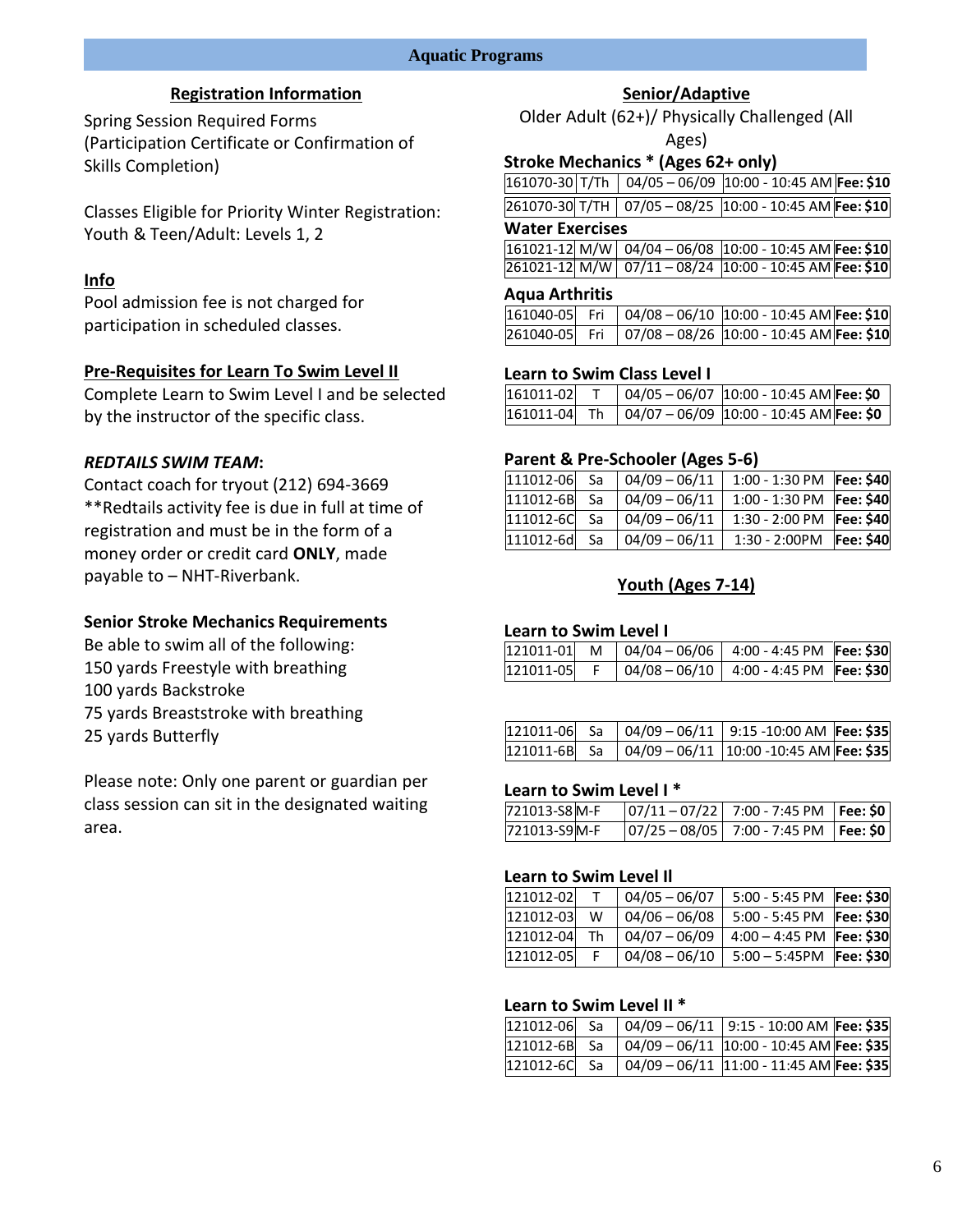## **Teen/Adult (Ages 15+)**

### **Learn to Swim Level I**

| 141011-01 | M | 04/04-06/06     | $6:30 - 7:15$ PM   Fee: \$45 |  |
|-----------|---|-----------------|------------------------------|--|
| 141011-05 |   | $04/08 - 06/10$ | 7:00 - 7:45 PM   Fee: \$45   |  |
|           |   |                 |                              |  |

| 141011-06 Sa |  | 04/09 - 06/11   11:00 - 11:45 AM   Fee: \$50                    |  |
|--------------|--|-----------------------------------------------------------------|--|
|              |  | $ 141011 - 6B $ Sa $ 04/09 - 06/11  12:00 - 12:45 PM$ Fee: \$50 |  |

## **Learn to Swim Level II \***

| 141012-02 |    | $04/05 - 06/07$ | $6:30 - 7:15$ PM           | Fee: \$45  |
|-----------|----|-----------------|----------------------------|------------|
| 141012-03 | W  | $04/06 - 06/08$ | $6:30 - 7:15$ PM           | Fee: \$45l |
| 141012-04 | Th | $04/07 - 06/09$ | $6:30 - 7:15$ PM Fee: \$45 |            |

### **Learn to Swim Level II \***

| 141012-06 Sa | $04/09 - 06/11$ | $11:00 - 11:45$ AM Fee: \$50 |  |
|--------------|-----------------|------------------------------|--|
| 141012-6B Sa | $04/09 - 06/11$ | 12:00 - 12:45 PM Fee: \$50   |  |

## **Adult Hydro-Aerobic Class (Ages 18+ only)**

| 151080-02 |    | $04/05 - 06/07$ | 7:15 - 8:00 PM   Fee: \$40 |  |
|-----------|----|-----------------|----------------------------|--|
| 151080-04 | Th | $04/07 - 06/09$ | 7:15 - 8:00 PM   Fee: \$40 |  |

## **Adult Hydro-Aerobic Class (Ages 18+ only)**

| 251080-02 |     | $07/05 - 08/23$ | 7:15 - 8:00 PM   Fee: \$40 |  |
|-----------|-----|-----------------|----------------------------|--|
| 251080-04 | -Th | $07/09 - 08/25$ | 7:15 - 8:00 PM   Fee: \$40 |  |

**In order to offer the classes to as many peopleas possible, no person may sign up for more than one section.**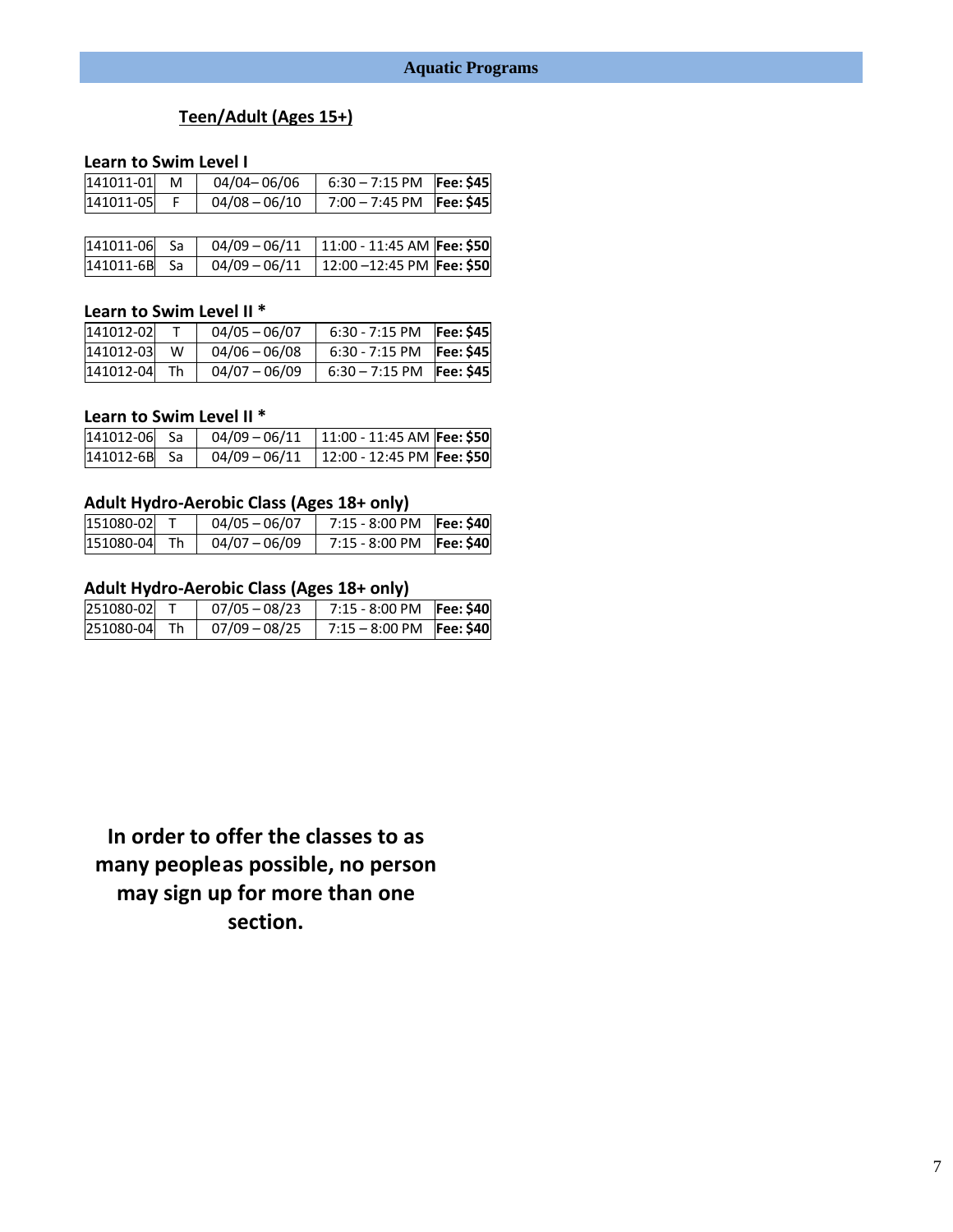## **Requirements and Pre-Requisites\***

## **\*Pre-Requisites for Senior Intermediate Music Keyboard**

Must have successfully completed a Beginners Keyboard Level class.

## **\*Pre-Requisites for Advanced/Intermediate Keyboard**

Must have successfully completed Beginners Keyboard Instruction or have one (1) year of formal music instruction and be selected (auditioned) by the management of the cultural complex.

### **\*Pre-Requisites for Ballet Level II (Ages 8-14)**

Must have completed Basic Ballet

**ART CLASSES:** Please wear painting clothing.

**TAP CLASSES:** Black leotards, tights and tap shoes.

**BALLET CLASSES:** Black leotard, pink tights and pink ballet shoes.

**GUITAR:** Student is required to supply his/her own instrument.

**Youth Basic Chess must be paid in full by money order to NHT or credit card NHT form.**

Please note: Only one parent or guardian per class session can sit in the designated waiting area.

**PARENTS**: Unless otherwise asked by the instructor, please wait outside until your child's class is over.

### **Senior/Adaptive**

Older Adult (62+)/ Physically Challenged (All Ages)

#### **Quilting Level**

| 163071-03 | W | $\vert$ 04/06 - 06/08 $\vert$ 10:00 - 12:00 PM Fee: None |  |
|-----------|---|----------------------------------------------------------|--|
| 163072-03 | W | 04/06 - 06/08   12:30 - 2:30 PM   Fee: None              |  |

### **Intermediate Music Keyboard**

| 163063-05 |  | $\vert$ 04/08 – 06/10 $\vert$ 10:00 – 11:00 AM Fee: None |
|-----------|--|----------------------------------------------------------|
|           |  |                                                          |

### **Beginner Keyboard Level I** \*

|  |  | 163061-05 |  |  | $\vert$ 04/08 – 06/10 $\vert$ 11:30 – 12:30 PM Fee: None |  |
|--|--|-----------|--|--|----------------------------------------------------------|--|
|--|--|-----------|--|--|----------------------------------------------------------|--|

### **Beginner Keyboard Level II \***

| 163062-05 |  |  | $\vert$ 04/08 - 06/10 $\vert$ 1:00 - 2:00 PM Fee: None |  |
|-----------|--|--|--------------------------------------------------------|--|
|-----------|--|--|--------------------------------------------------------|--|

### **Guitar Level I**

| $163101 - 04$ Th $04/07 - 06/09$ 1:00 - 2:00 PM Fee: None |
|-----------------------------------------------------------|
|-----------------------------------------------------------|

### **Guitar Level II** \*

|  |  |  |  | $ 163101-4B $ Th $ 04/07-06/09 $ 2:30 - 3:30 PM Fee: None |  |
|--|--|--|--|-----------------------------------------------------------|--|
|--|--|--|--|-----------------------------------------------------------|--|

### **Dance Movement**

163170-14 F 04/08 – 06/10 10:30 – 12:00 PM **Fee: None**

### **Beginner Drawing & Painting Level I**

|  | 163021-05 |  |  | $\vert$ 04/08 – 06/10 10:00 - 12:00 PM Fee: None |  |  |
|--|-----------|--|--|--------------------------------------------------|--|--|
|--|-----------|--|--|--------------------------------------------------|--|--|

### **Chess Level I**

| $\vert$ 04/06 - 06/08 $\vert$ 12:00 - 1:00 PM Fee: None<br>163331-03 W |  |
|------------------------------------------------------------------------|--|
|------------------------------------------------------------------------|--|

### **Chess Level II**

|  | $\vert 163332-03 \vert$ W $\vert 04/06-06/08 \vert 1:30$ - 2:30 PM $\vert$ Fee: None $\vert$ |  |
|--|----------------------------------------------------------------------------------------------|--|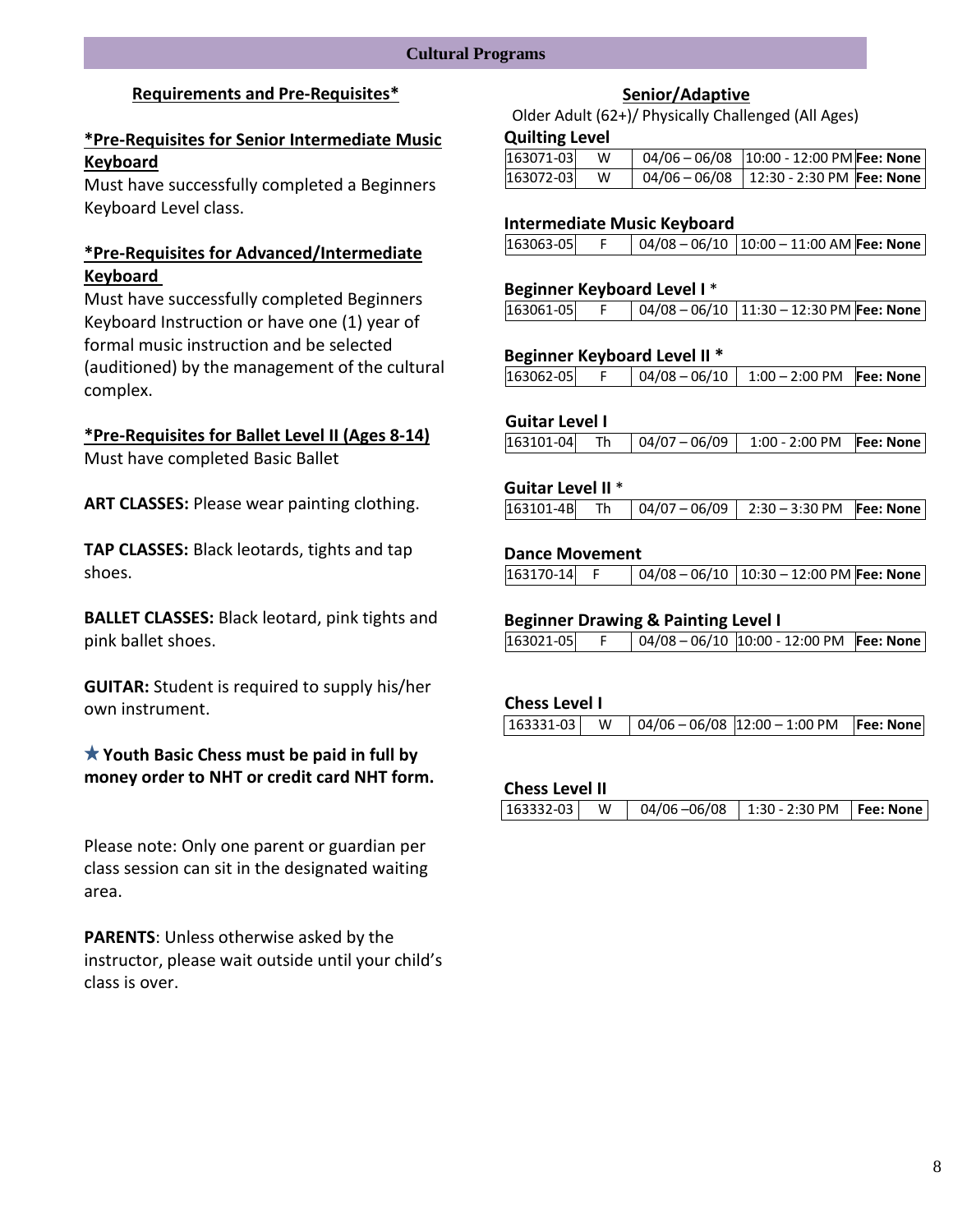## **Cultural Programs**

## **Little Kids (Ages 4-6)**

### **Ballet (Age 4)**

| 113141-06 | -Sa | $04/09 - 06/11$   9:00 - 9:45 AM   Fee: \$60                                       |  |
|-----------|-----|------------------------------------------------------------------------------------|--|
| 113141-6B | -Sa | $\begin{bmatrix} 04/09 - 06/11 & 10:15 - 11:00 \text{ AM} \end{bmatrix}$ Fee: \$60 |  |
| 113141-6C | -Sa | $04/09 - 06/11$  11:30 - 12:15 PM   Fee: \$60                                      |  |

### **Ballet (Ages 5-6)**

| 113142-6Al | -Sa  | $04/09 - 06/11$   9:00 - 9:45 AM   Fee: \$60  |  |
|------------|------|-----------------------------------------------|--|
| 113142-6B  | - Sa | $04/09 - 06/11$  10:15 - 11:00 AM   Fee: \$60 |  |

### **Rhythm (Ages 4-6)**

| 113090-06  Sa | $\begin{bmatrix} 04/09 - 06/11 & 12:45 - 1:30 \text{ PM} \end{bmatrix}$ Fee: \$60 |  |  |
|---------------|-----------------------------------------------------------------------------------|--|--|
|---------------|-----------------------------------------------------------------------------------|--|--|

## **Kids Arts Crafts & Workshop (Ages 4-6)**

| 113010-06 Sa | 04/09 - 06/11   2:00 - 2:45 PM   Fee: \$60 |  |  |
|--------------|--------------------------------------------|--|--|
|--------------|--------------------------------------------|--|--|

## **Musical Theatre Dance (Ages 4-6)**

| 123030-06 Sa |  |  | $\begin{bmatrix} 04/09-06/11 & 10:00-11:00 AM \end{bmatrix}$ Fee: \$60 |  |
|--------------|--|--|------------------------------------------------------------------------|--|
|--------------|--|--|------------------------------------------------------------------------|--|

## **Youth (Ages 7-14)**

## **Ballet Level I (Ages 7-12)**

### **Ballet Level II (Ages 8-14)**

| $123141 - 06$ Sa<br>  04/09 - 06/11   1:00 - 2:30 PM   Fee: \$60 |  |  |  |
|------------------------------------------------------------------|--|--|--|
|                                                                  |  |  |  |

### **Beginner Keyboard**

| 123062-06 Sa |  | 04/09 - 06/11   1:30 - 2:30 PM   Fee: \$60 |  |
|--------------|--|--------------------------------------------|--|
|--------------|--|--------------------------------------------|--|

### **Intermediate Keyboard**

|           | <b>Tap Dance</b> |                                              |  |
|-----------|------------------|----------------------------------------------|--|
| 123151-06 | Sa               | $04/09 - 06/11$   3:00 - 4:30 PM   Fee: \$60 |  |

### **Youth Art Workshop**

### **Chess**

| $123280-06$ Sa $\vert$ 04/09 - 06/11 4:30 -5:30PM Fee: \$60 |  |  |  |
|-------------------------------------------------------------|--|--|--|
|-------------------------------------------------------------|--|--|--|

## **Teen/Adult (Ages 15+)**

| <b>Salsa</b> |  |  |
|--------------|--|--|
|              |  |  |

|           |    | <b>Belly Dance (Ages 18+)</b> |                                            |  |
|-----------|----|-------------------------------|--------------------------------------------|--|
| 153274-04 | Th |                               | 04/07 - 06/09   6:30 - 8:00 PM   Fee: \$60 |  |
|           |    |                               |                                            |  |

| Guitar    |                                      |  |
|-----------|--------------------------------------|--|
| 153101-05 | 04/08 - 06/10 7:00-8:30 PM Fee: \$60 |  |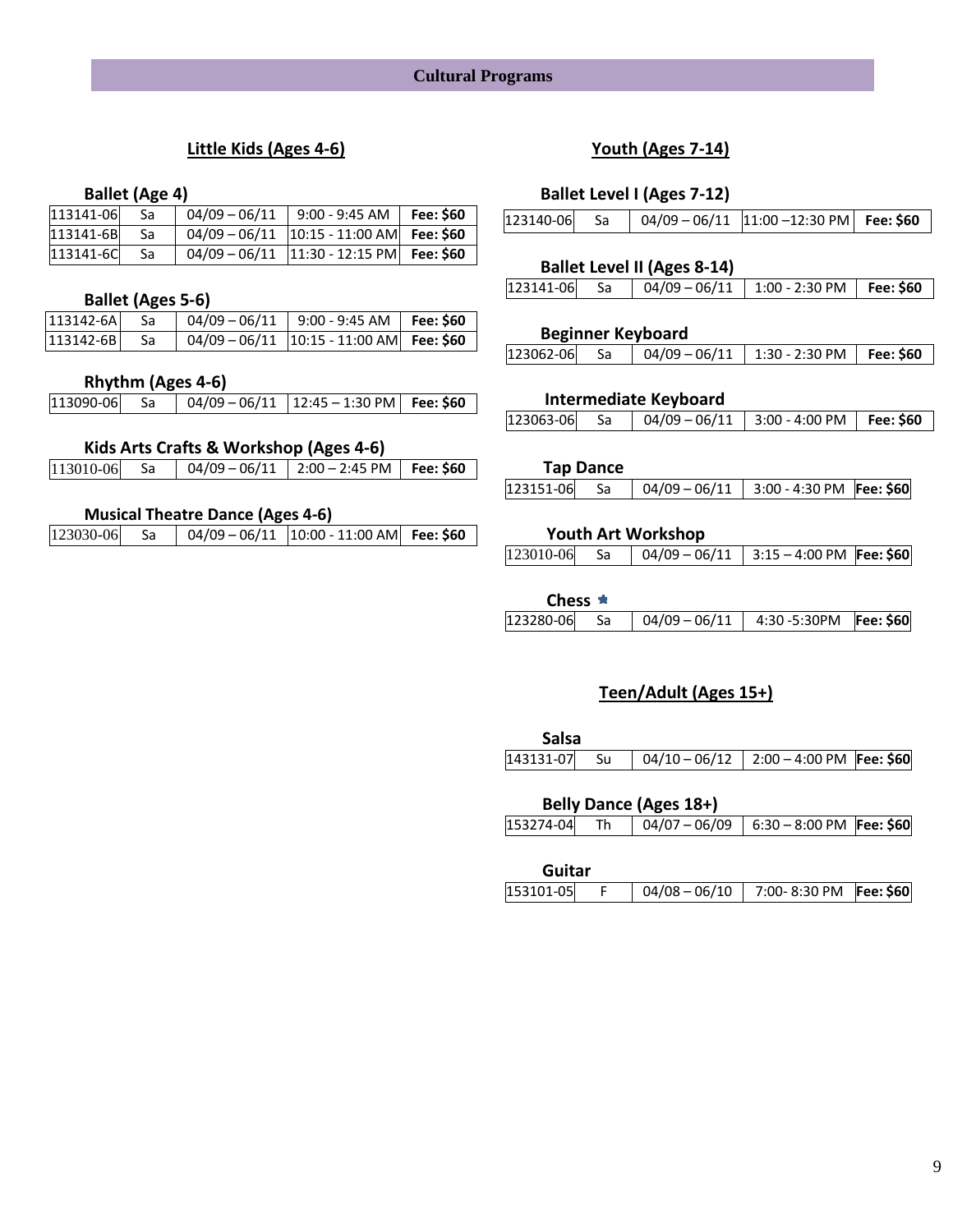*Denny Farrell Riverbank State Park Summer Camp 2022*



*Co-Ed Youth Ages 7* **–** *12*

*Camp Season: Monday, July 5 th - Friday, August 12th ,2022*

**(Regular Schedule: Mon.- Fri. 8:30AM - 5:30 PM)**

*Registration: Tuesday,April12th - Saturday,June 25th , 2022*

Inorder to register you must bring the*Originals* and *1 copy*of the following documents:

\* Birth Certificate or Passport \* Immunization Card

\*A current physical stamped, dated and signed by the doctor.

**We Do Not Make Copies:** All documents are needed for registration. There are No exceptions! All documents must be submitted to the Cultural Department before payment can be made at the cashier's booth.

## **Late Pickup** (Optional):

For those parents that cannot arrive by 5:30pm daily to pick up your child; you may pay an additional \$100.00 for late pickup by 6:00pm for the entire camp season.

There is no pickup after 6:00 pm and no daily late fee. This fee is optional.

## **Open House Dates – Learn More About Our Camp**

Saturday March 19<sup>th</sup>, April 23<sup>rd</sup>, May 21<sup>st</sup> & June 11<sup>th</sup> @ 1:00 - 3:00 PM

## **Camp Fee:**

\$550.00 plus *Registration Fee: \$14.00 New Park Members.or \$4.00 Active Park Members.*

## **REFUNDS:**

Refund requests will be reviewed on a case-by-case basis. Justification documents (i.e., medical reason, mandated summer school, etc.) will be required for all requests. RBSP reserves the right to deny refunds when applicable.

**Payment Method forCamp Fee:** Cash or Credit Card: AMEX. Master Visa or Discover Card or Money Order

(No Personal Checks Accepted)

Payment accepted at the Cashier' s Booth in the Skating Rink

Tuesday and Friday (9:00am- 4:00pm) Wednesday &Thursday (9:00am- 6:30pm) Saturday (9:00am - 1:00pm)

No registration on Sunday and Mondays

Camp Fees include Uniform (2 shirts and hat), instructional classes and use of all park facilities

## **Mandatory Orientation will be held on:**

## **Saturday,June 25th, 2022@ 11:00 AM in the Cultural Theater**

For further Summer Camp information: Pleasecall: (212) 694-3634

**Programsubject to change**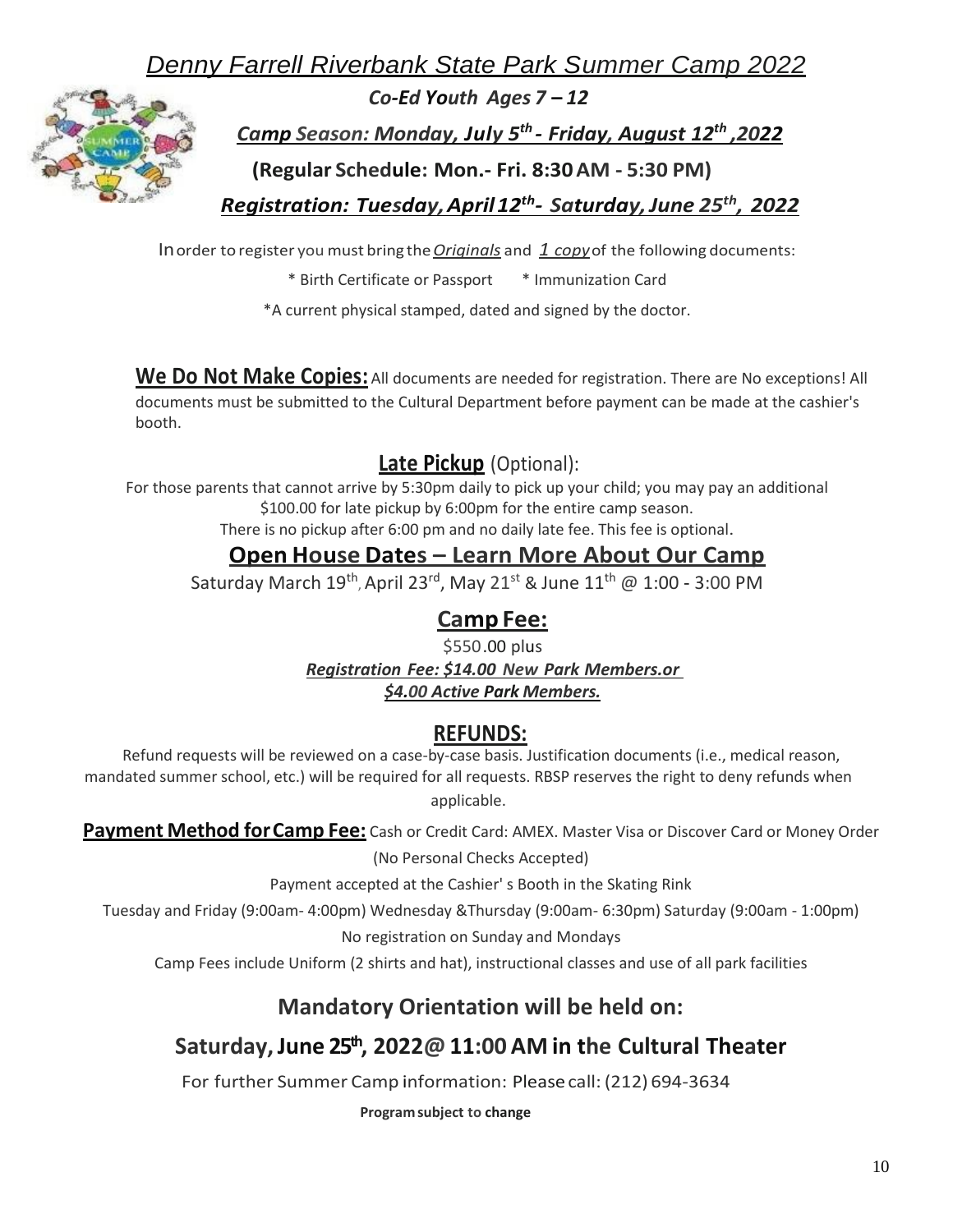### **Athletic Programs**

### **Program Requirements and Pre-Requisites**

FOR ALL ADVANCED CLASSES Must successfully complete Beginners Classes and/or be selected by the management of the Athletic Complex.

### REQUIREMENTS

Proper gym attire / exercise clothing is required. Please leave your equipment at home.

## **The below listed classes must be paid in full to NHT. Make money order payable to NHT or use NHT form for credit card payment.**

Indoor T-Ball, Tae Kwon Do, Minor Baseball, & Major Baseball

\* Must have park Membership ID Card, School ID or a Government ID Card

Park Membership ID Cards: May be purchased at the cashier window in the Skating Rink for \$10

For Riverbank Youth Baseball League registration information, Please contact Baseball Coordinator at (212) 694-3637 [Richard.Gomez@parks.ny.gov](mailto:Richard.Gomez@parks.ny.gov)

For tennis court or permit info please email: [RiverbankTennisReservations@parks.ny.gov](mailto:RiverbankTennisReservations@parks.ny.gov)

### **Senior/Adaptive**

Older Adult (62+)/ Physically Challenged (All Ages)

#### **Flexible You Exercises**

|           |      | $162030-12$ M/W/F 04/04 - 06/10 | 12:00 - 1:00 PM   | <b>Fee: None</b> |
|-----------|------|---------------------------------|-------------------|------------------|
|           |      | $262030-12$ M/W/F 07/06 - 08/26 | 12:00 - 1:00 PM   | <b>Fee: None</b> |
|           |      |                                 |                   |                  |
| 162030-11 | T/Th | $04/05 - 06/09$                 | 12:00 - 1:00 PM   | <b>Fee: None</b> |
| 262030-11 | T/Th | $07/05 - 08/25$                 | $12:00 - 1:00$ PM | Fee: None        |

### **Advanced Exercises**

|                           |  |  | $ 162030-10 $ M/W $ 04/04-06/08 $ 9:00 - 10:00 AM          | <b>Fee: None</b> |
|---------------------------|--|--|------------------------------------------------------------|------------------|
|                           |  |  | 262030-10   M/W  07/06-08/24   9:00 - 10:00 AM   Fee: None |                  |
| <b>Wellness Exercises</b> |  |  |                                                            |                  |

|  | $ 162310-11 $ T/Th $ 04/05-06/09 $ 9:00 - 10:00 AM   Fee: None |  |
|--|----------------------------------------------------------------|--|
|  | 262310-11   T/Th   07/05-08/25   9:00 - 10:00 AM   Fee: None   |  |

### **Pilates**

|  | $\vert 162320 - 11 \vert$ T/Th $\vert 04/05 - 06/09 \vert 8:00 - 9:00$ AM $\vert$ Fee: None |  |
|--|---------------------------------------------------------------------------------------------|--|
|  | $\vert$ 262320-11   T/Th   07/05 - 08/25   8:00 - 9:00 AM   Fee: None                       |  |

#### **Tennis**

| 162230-05 |  | 04/08 – 06/10 10:00 -11:00 AM | <b>Fee: None</b> |
|-----------|--|-------------------------------|------------------|
| 262230-05 |  | 07/08-08/26 10:00 -11:00 AM   | Fee: None        |

## **Early Bird Walkers and Wheelers Club**

| (No Registration Required) |  |
|----------------------------|--|
|                            |  |

| M, W & F | 04/04 - 08/26 | $6:00 - 7:00 AM$ | <b>Fee: None</b> |
|----------|---------------|------------------|------------------|
|          |               |                  |                  |

### **Little Kids (Ages 5-7)**

| <b>Soccer</b>                            |    |                 |                   |           |
|------------------------------------------|----|-----------------|-------------------|-----------|
| 112190-06                                | Sa | $04/02 - 06/11$ | $8:15 - 9:00$ AM  | Fee: \$45 |
| <b>Basketball</b>                        |    |                 |                   |           |
| 112220-06                                | Sa | $04/09 - 06/11$ | 11:00 - 12:00 PM  | Fee: \$45 |
| Karate                                   |    |                 |                   |           |
| 112250-06                                | Sa | $04/09 - 06/11$ | 09:30 - 10:30 AM  | Fee: \$45 |
| <b>T-Ball League</b><br>112150-06 Sa & S |    | $05/07 - 06/25$ | 10:00 -11:30AM    | Fee: \$85 |
| <b>Indoor T-Ball</b>                     |    |                 |                   |           |
| 112151-06                                | Sa | 09/10 – 10/29   | $12:00 - 2:00$ PM | Fee: \$85 |
| <b>Tennis</b>                            |    |                 |                   |           |
| 112230-06                                | Sa | 04/09 - 06/11   | 8:30 - 9:30 AM    | Fee: \$45 |
| 212230-06                                |    |                 |                   |           |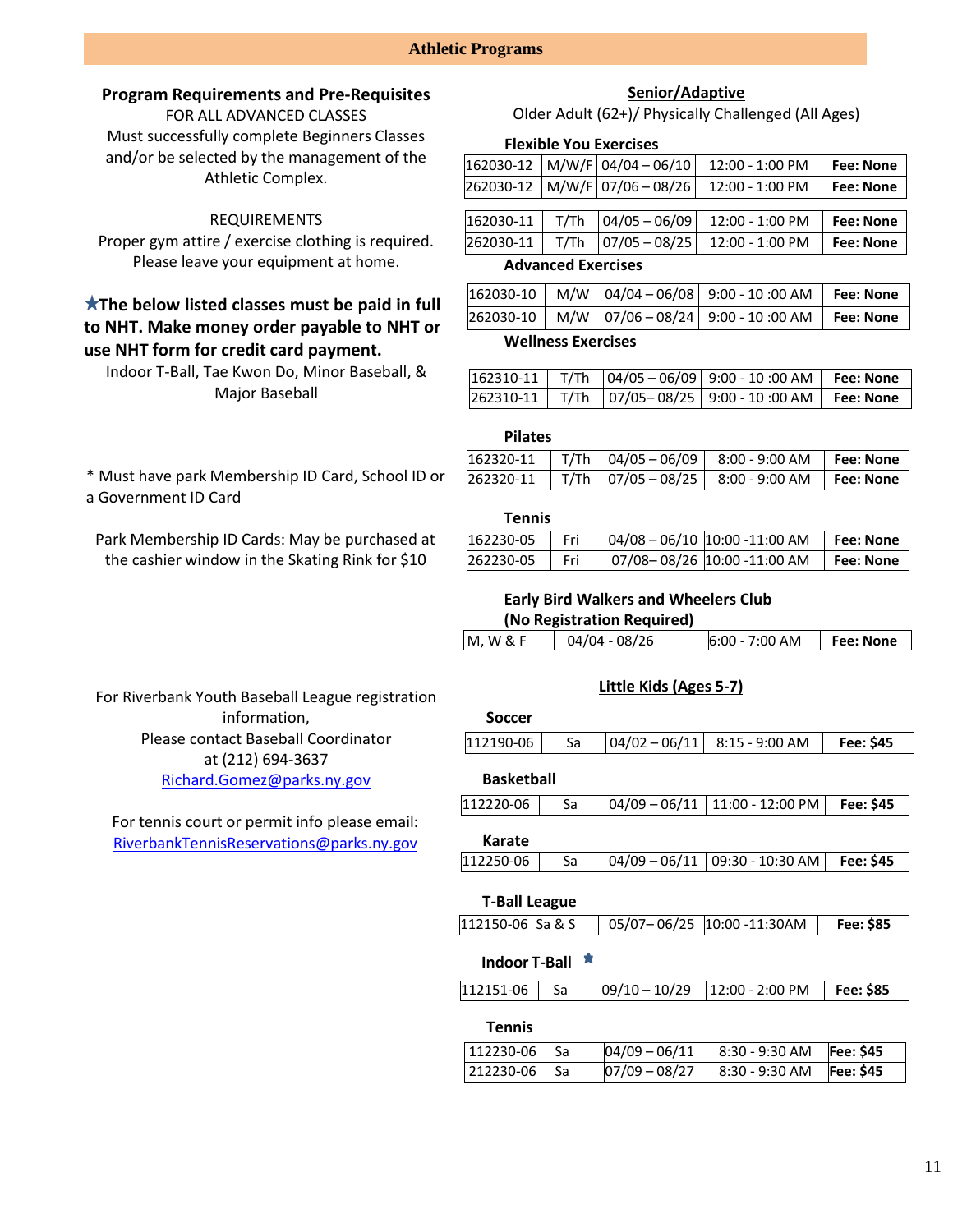### **Youth (Ages 8-14)**

### **Tae Kwon Do (Ages 7-14)**

|  | $ 122400-06 $ W/F $ 04/06-06/10 $ 6:30 - 8:00 PM Fee: \$60 |  |
|--|------------------------------------------------------------|--|
|  | 222400-06 W/F 07/06 - 08/26 6:30 - 8:00 PM Fee: \$60       |  |

#### **Beginner Tennis**

|  | $\vert 122231 - 06 \vert$ Sa $\vert 04/09 - 06/11 \vert 9.30 - 10.30$ AM Fee: \$45 |  |
|--|------------------------------------------------------------------------------------|--|
|  |                                                                                    |  |

### **Intermediate Tennis**

|  | 122232-06 Sa  04/09 - 06/11 10:30 - 12:00 PM Fee: \$45 |  |
|--|--------------------------------------------------------|--|
|  |                                                        |  |

### **Beginner Karate (Ages 8-12)**

|--|--|--|--|--|

#### **"Minor" Baseball (Ages 8-14)**  Y.

|                              |  | $\vert$ 122220-13   Sa $\vert$ 04/09 - 06/19   12:00 - 3:00 PM |  |  |  |
|------------------------------|--|----------------------------------------------------------------|--|--|--|
| Su                           |  | $12:00 - 3:00$ PM Fee: \$90                                    |  |  |  |
| "Major Baseball"(Ages 11-13) |  |                                                                |  |  |  |
|                              |  | $ 122221-06 $ Sa $ 04/09-06/19 03:00-6:00$ PM                  |  |  |  |
| Su                           |  | $03:00 - 6:00$ PM Fee: \$90                                    |  |  |  |

### **Soccer - Indoor/Outdoor Skills (Ages 8-10)**

122290-06 Sa 04/09 – 06/11 9:00 - 10:00 AM **Fee: \$45**

### **Soccer - Indoor/Outdoor Skills (Ages 11-12)**

122291-06 Sa 04/09 – 06/11 10:00 - 11:00 AM **Fee: \$45**

## **Teen/Adult (Ages 15+)**

### **Rise & Shine Yoga (Ages 18+)**

| 142320-13 | Sa | 04/09 - 06/11 8:00 - 9:00 AM |  |
|-----------|----|------------------------------|--|
|           | Su | $9:00 - 10:00$ AM Fee: \$65  |  |
| 242320-13 | Sa | 07/09 - 08/27 8:00 - 9:00 AM |  |
|           | Su | 9:00 - 10:00 AM Fee: \$65    |  |

### **Zumba Cardio Exercise (Ages 18+)**

|  | $152331 - 10$ T/Th 04/05 - 06/09       | $7:00 - 8:00 \text{ PM}$ | Fee: \$65        |
|--|----------------------------------------|--------------------------|------------------|
|  | $ 252331 - 10 $ T/Th $ 07/05 - 08/25 $ | $7:00 - 8:00 \text{ PM}$ | <b>Fee: \$65</b> |

#### **Tennis (Ages 15+)**

| 142231-06 |  |  | $\begin{array}{ c c c c c c c c } \hline 04/09-06/11 & 8:30 - 9:30 AM & \textbf{Fee:} $65 \hline \end{array}$ |  |
|-----------|--|--|---------------------------------------------------------------------------------------------------------------|--|
|-----------|--|--|---------------------------------------------------------------------------------------------------------------|--|

### **Tennis Intermediate (Ages 15+)**

| 142232-02 | $04/05 - 06/07$ | $6:30 - 8:00 \text{ PM}$ | <b>Fee: \$65</b> |
|-----------|-----------------|--------------------------|------------------|
| 242232-02 | 07/05 - 08/23   | $6:30 - 8:00$ PM         | <b>Fee: \$65</b> |

### **Cardio Kickboxing (Ages 18+)**

|  | $142100-10$ T/Th $04/05-06/09$               | $8:00 - 9:00$ PM | Fee: \$65 |
|--|----------------------------------------------|------------------|-----------|
|  | $\vert$ 242100-10 T/Th $\vert$ 07/05 - 08/25 | $8:00 - 9:00$ PM | Fee: \$65 |

### **Tai-Chi (Ages 18+)**

|  | 153330-06  Sa  04/09 - 06/11   9:00 - 10:00 AM  Fee: \$55 |  |
|--|-----------------------------------------------------------|--|
|  | 253330-06  Sa  07/09 - 08/27   9:00 - 10:00 AM  Fee: \$55 |  |

### **Old Timers Open Gymnasium (Ages 40+)**

|                                                     | 04/10-06/12<br>Su |             | 7:30 -10:00 AM             | <b>Fee: \$0</b> |
|-----------------------------------------------------|-------------------|-------------|----------------------------|-----------------|
|                                                     |                   |             |                            |                 |
| Women's Basketball (Ages 18+) Registration required |                   |             |                            |                 |
|                                                     | Su                | 04/10-06/12 | 7:00 - 10:00 PM   Fee: \$0 |                 |

### **Indoor Volleyball (Ages 18+) Registration required**

| M & W 04/04-06/08<br>8:00 - 10:00 PM Fee: \$0 |  |
|-----------------------------------------------|--|
|-----------------------------------------------|--|

### **Open Gymnasium (Registration required) (Ages 7-14)**

|  | M - Fri   04/04-06/10 | 3:00m - 5:00 PM Fee: \$0 |  |
|--|-----------------------|--------------------------|--|
|--|-----------------------|--------------------------|--|

### **High School Age Gymnasium "Basketball" (HS ID required) Registration required**

| M.W     | 04/04-06/08 | $5:00 - 7:00$ PM | Fee: \$0 |
|---------|-------------|------------------|----------|
| Fri Sat |             | 8pm-10PM         |          |

#### **Open Gymnasium Basketball (Ages 18+) Registration Required**

| F & Sa   04/08-06/11 | 8:00 - 10:00 PM Fee: \$0 |  |
|----------------------|--------------------------|--|
|                      |                          |  |

**Open Indoor Soccer Night (Ages 18+) Registration required)**

|  | $T & Th   04/05 - 06/09   8:00 - 10:00 \text{ PM}$ Fee: \$0 |  |
|--|-------------------------------------------------------------|--|
|  |                                                             |  |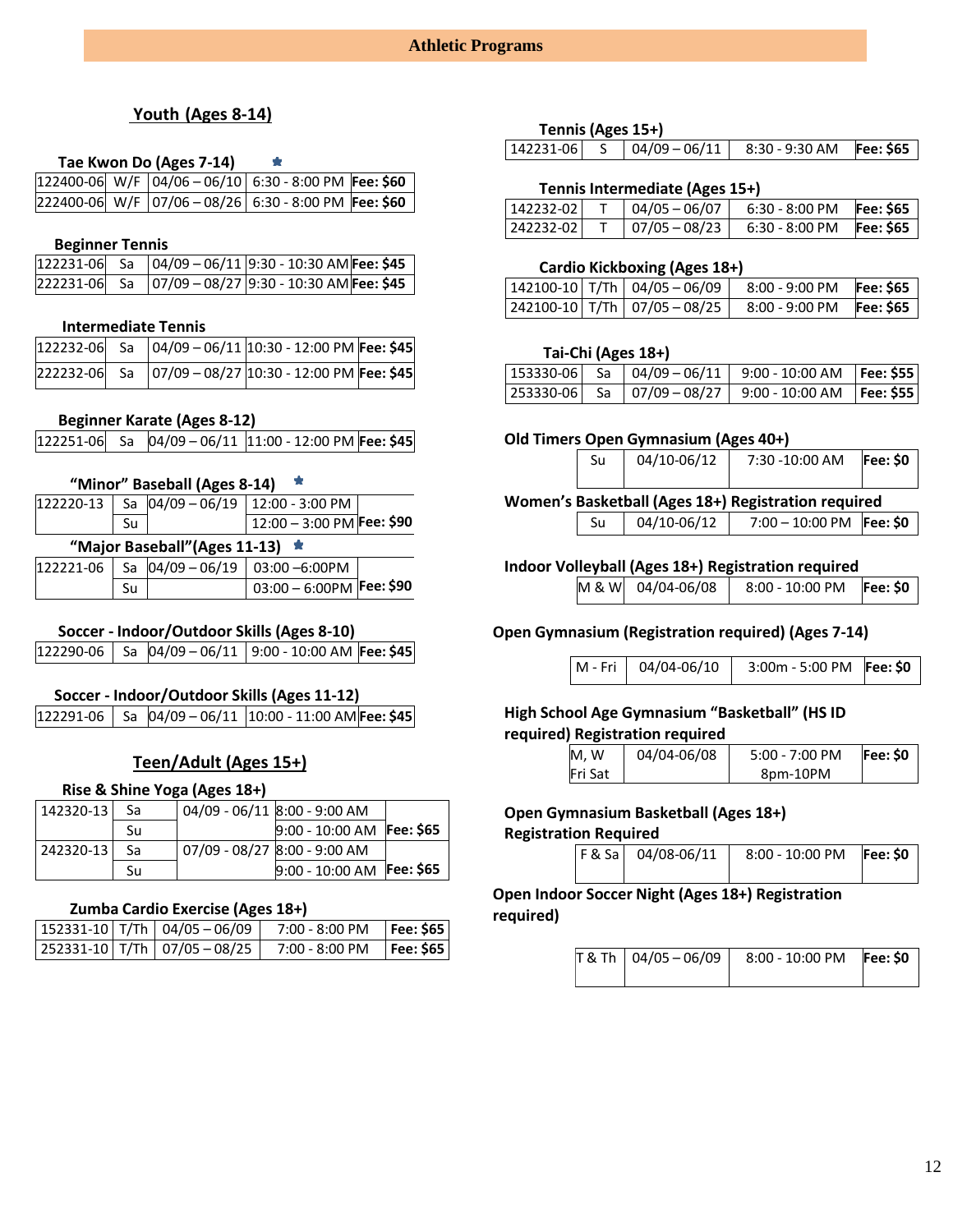# **\*\*FITNESS ROOM\*\***

## **Adult Open Fitness Room Program (Ages 18+)**

| Mon. - Fri.          | 7AM - 11AM<br>12PM - 3PM |
|----------------------|--------------------------|
|                      | 4PM - 10PM               |
| Sat., Sun & Holidays | 7AM - 11AM<br>12PM - 5PM |

## *MUST PROVIDE YOUR OWN LOCK*

Additional registration fees: Seniors **\$3.00**, all others **\$4.00.** Plus, a one-time membership fee of **\$10.00** (new members only)

## **Fitness Fees:**

1 Year \$200 6 Months \$110 3 Months \$60 1 Month \$40 1 Week \$20 Daily \$5

**\*\***All Fitness memberships (first time members) must register **in person** at the Cashier Booth inside the Skating Rink during normal business hours. Members who are renewing may renew their membership in person with cash or credit card or by phone with a credit card. Daily Guest Passes are available and may be purchased on the day of use or in advance at the Cashier Booth in the Skating Rink.

> For fitness room information, e-mail us at - [DFRBSPFitnessRoom@parks.ny.gov](mailto:DFRBSPFitnessRoom@parks.ny.gov)

*Registration hours for fitness membership are Monday/Tuesday/Friday 8:30 AM - 5:00 PM Wednesday and Thursday 8:30 AM - 7:00 PM Saturday - Sunday 9:00 AM to 1:00 PM*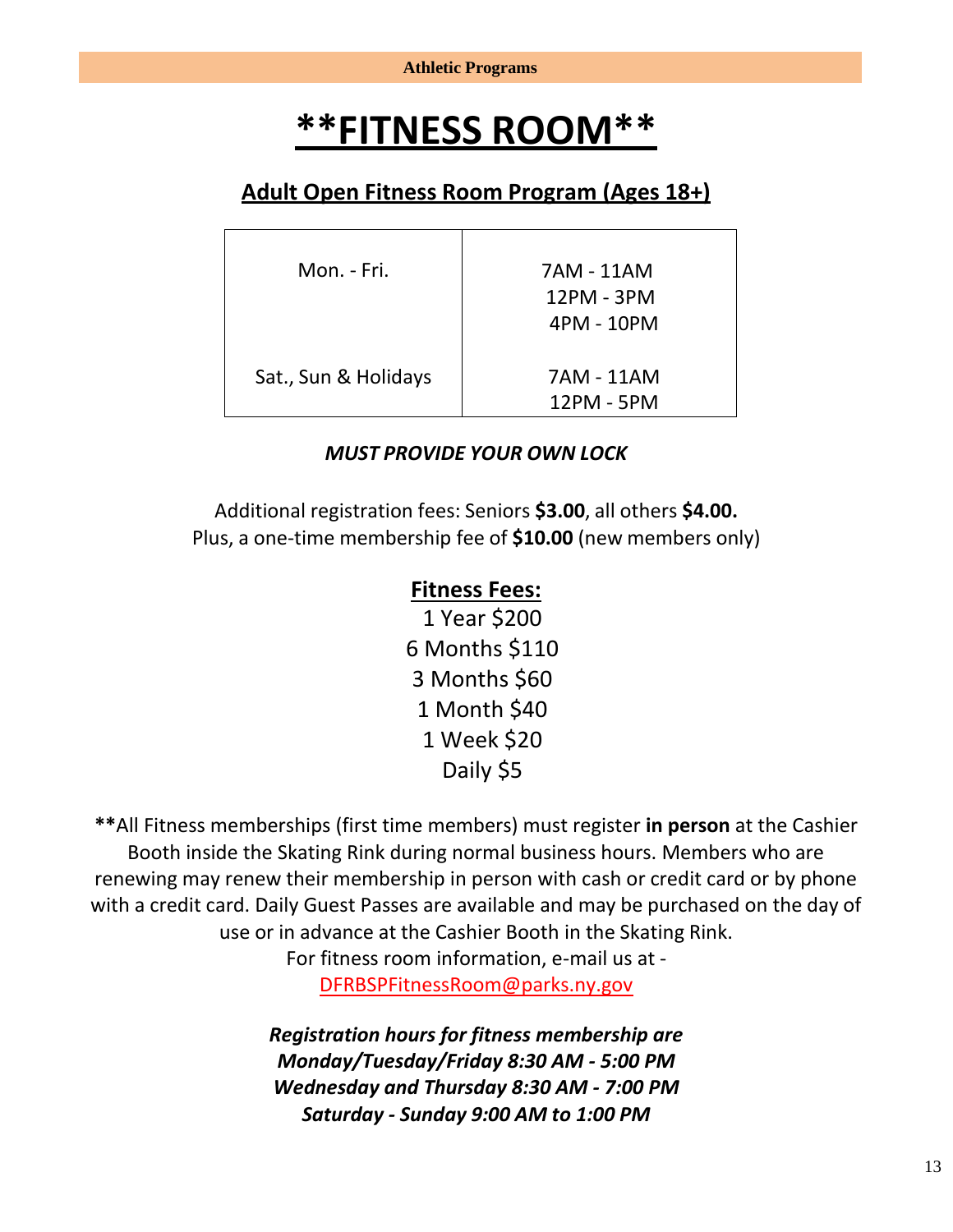### **SKATING RINK PROGRAMS**

### **Little People (Ages 5- 6)**

### **Co-Ed Mini- Mites Roller**

#### **Hockey Skills**

|  | $114070-04$ Th $\vert 05/05-06/09 \vert 4:00-5:00$ PM Fee: \$50 |  |
|--|-----------------------------------------------------------------|--|
|  | 214070-4B Th 06/23 - 07/28 4:00 - 5:00PM Fee: \$50              |  |

### **Youth (Ages 7-14)**

#### **Co- Ed Roller Hockey Skills**

|  | $\sqrt{124070}$ -04 Th $\sqrt{05/05 - 06/09}$ 5:00 - 6:00 PM Fee: \$50 |  |
|--|------------------------------------------------------------------------|--|
|  | 244060-04 Th 06/23-07/28 5:00-6:00 PM Fee: \$50                        |  |

### **Roller Skate Skills (Ages 7-10)**

|  | $\sqrt{124060}$ -06   Sa   05/07 - 06/04   3:00 - 4:00 PM   Fee: \$50 |  |
|--|-----------------------------------------------------------------------|--|
|  | $[224060-6B]$ Sa $[06/18-07/16]$ 3:00 - 4:00 PM Fee: \$50             |  |

### **Roller Skate Skills (Ages 11-14)**

|              | $144460-06$ Sa $\vert$ 05/07 - 06/04 $\vert$ 4:00 - 5:00PM Fee: \$50              |  |
|--------------|-----------------------------------------------------------------------------------|--|
| 244060-06 Sa | $\begin{bmatrix} 06/18 & -07/16 & 4:00 & -5:00 \text{PM} \end{bmatrix}$ Fee: \$50 |  |

### **Teen/Adult (Ages 15+)**

### **Beginner Roller Skating**

|  | 144211-06 Sa   05/07 - 07/16   7:00 - 8:00PM   Fee: \$80 |  |  |
|--|----------------------------------------------------------|--|--|
|--|----------------------------------------------------------|--|--|

#### **Figure Skating Fitness (7-17)**

|  | 924200-04 Th 05/05-07/07 | $7:00 - 8:00$ PM Fee:\$10 |  |
|--|--------------------------|---------------------------|--|
|  | 924200-4B Th 07/21-08/25 | 7:00 - 8:00PM Fee:\$10    |  |

|  | 924200-06 Sa 05/07-07/09 9:00 - 10:00AM Fee:\$10     |  |
|--|------------------------------------------------------|--|
|  | 924200-6B Sa   07/23-08/27   9:00 - 10:00AM Fee:\$10 |  |

We are scheduling skating program times for seniors and groups with disabilities on Wednesdays May 11, 2022 - August 10, 2022 From 10:30am - 11:30am For more information call (212) 694-3642

### **Skating Programs**

Program Specific Requirements and Prerequisites Rink Admission and Skate Rental fees are included for all classes.

### **No Classes:** 05/28 & 07/02

Classes/Programs are limited to registered participants only. Participants may register for only one section or season. We mandate all skaters 12 and under to wear a helmet. Other safety gear such as kneepads and wrist guards are highly recommended (not provided).

Please note: Only one parent or guardian per class session can sit in the designated waiting area.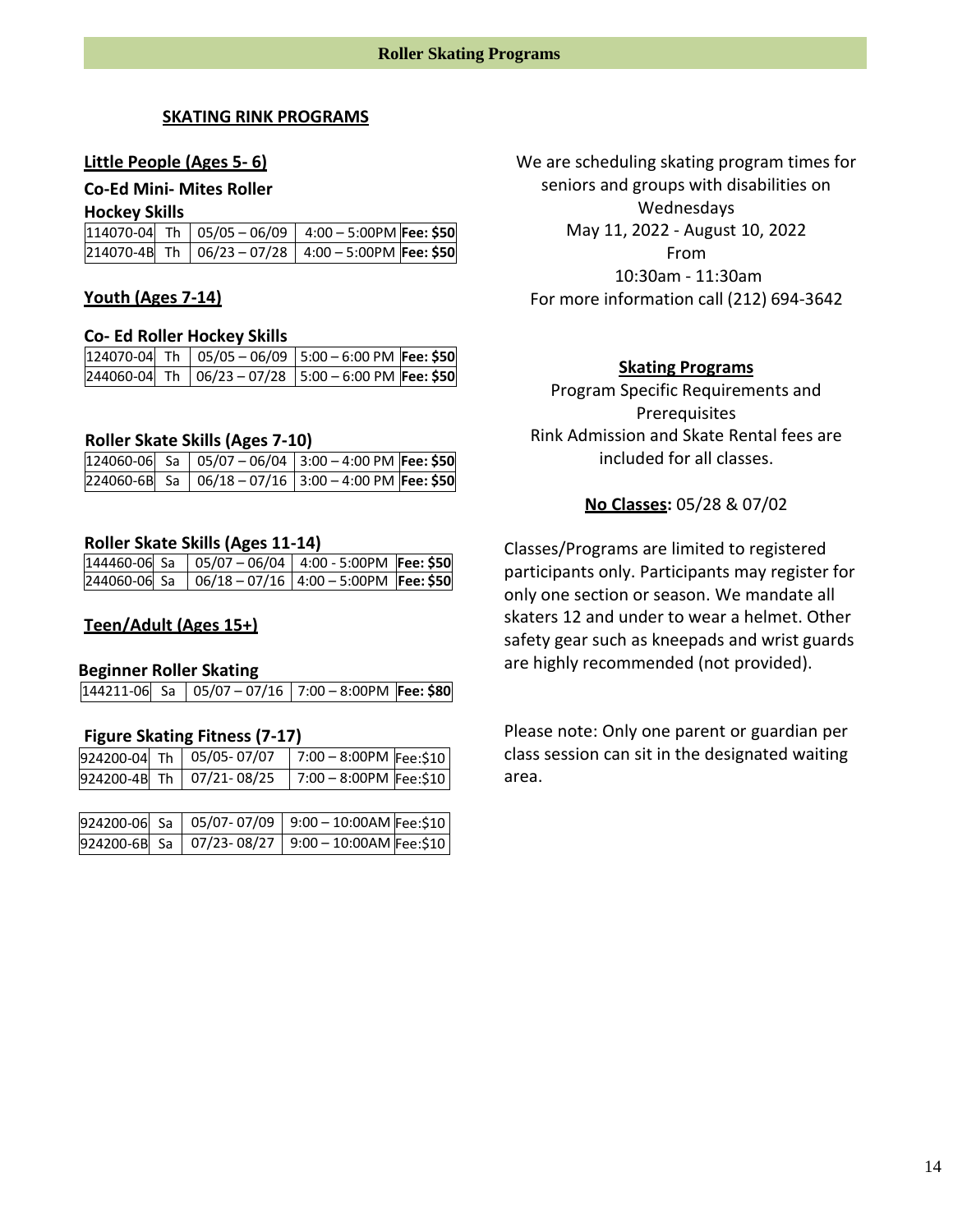## FIGURE SKATING CLUB RECRUITMENT

Youth Skating Club (Ages 7 - 10) Teen Skating Club (Ages 11 - 13) Junior Skating Club (Ages 14 - 18)

Dates: November 5<sup>th</sup>, 2022 – March 19<sup>th</sup>, 2023

## **CLUB SEASONAL FEES** \$150.00 NHT

PLUS, REGISTRATION FEES: NEW MEMBERS \$14.00 RENEWALS \$4.00 (INCLUDES: CLUB UNIFORMS & GLOVES)

## **2022 - 2023 RETURNING MEMBERS: BEGINS THURSDAY, MAY 5 th AND ENDS FRIDAY, MAY 27 TH**

\*NEW CANDIDATES MUST APPLY BETWEEN MONDAY JUNE 6 TH - THURSDAY, JUNE30TH

ALL CANDIDATES MUST BE ASSESSED BY SKATING RINK MANAGER WITH INSTUCTOR'S RECOMMEDATION BEFORE REGISTERING

> ALL DENNY FARRELL RIVERBANK FIGURE SKATING CLUB FEES MUST BE PAID IN FULL, BY MONEY ORDER or CREDIT CARD FORM PAYABLE TO N.H.T.

> > FOR FURTHER INFORMATION REGARDING: Figure Skating Club Program Contact: JeanDarcel Michel @ (212) 694-3642 or email: DFRBSPSKATING@PARKS.NY.GOV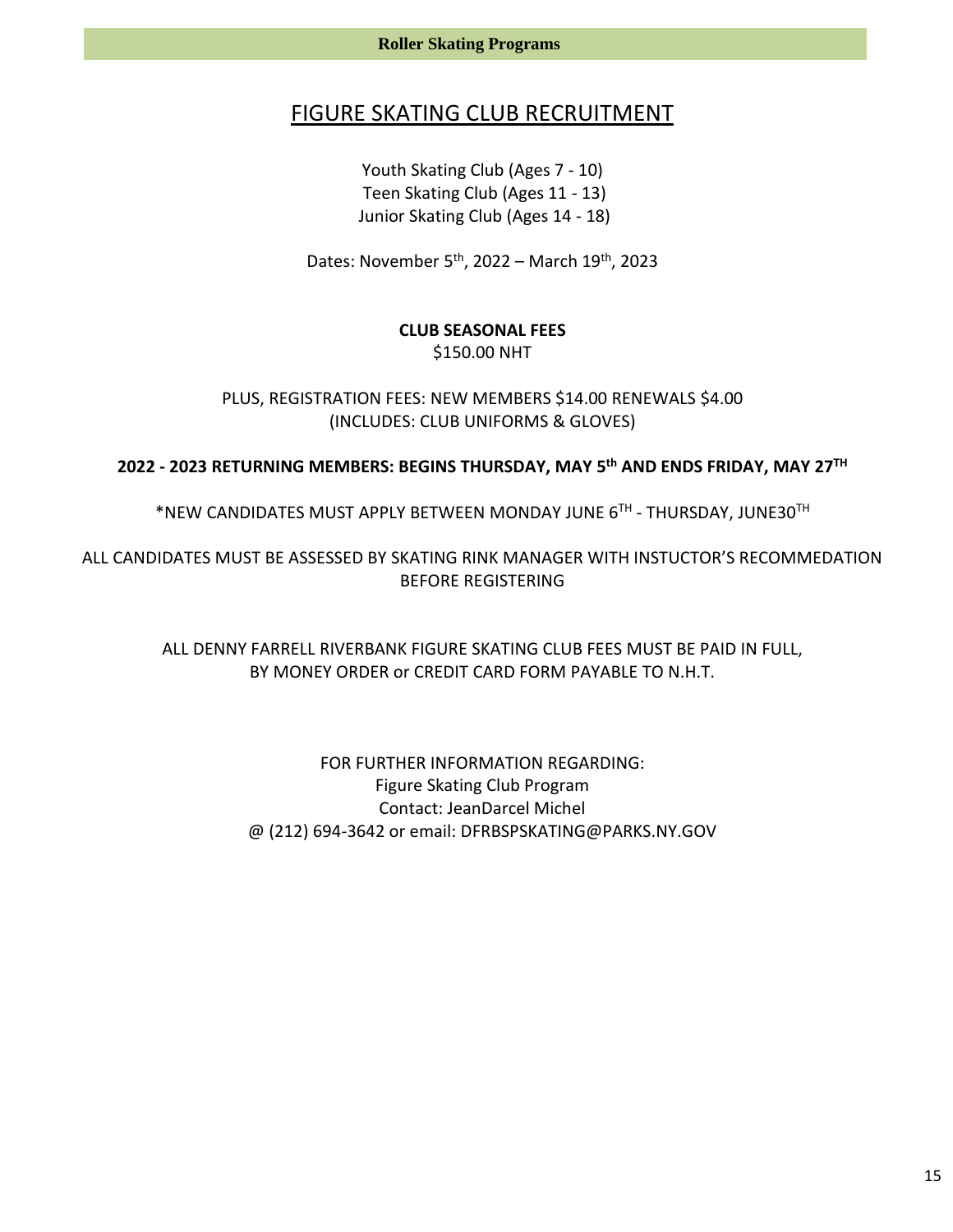| <b>DENNY FARRELL RIVERBANK YOUTH ICE HOCKEY</b><br>2022 - 2023 FALL/WINTER SEASONS<br>NOVEMBER 5th, 2022 - MARCH 12th, 2023<br><b>NY RANGERS JUNIOR PROGRAM</b> |                      |                  |                  |                                                                           |  |  |  |
|-----------------------------------------------------------------------------------------------------------------------------------------------------------------|----------------------|------------------|------------------|---------------------------------------------------------------------------|--|--|--|
|                                                                                                                                                                 |                      |                  |                  | Register Online https://learntoplay.nhl.com/rang Promo Code: JUNIORRANGER |  |  |  |
| Learn to Play Hockey (Ages 5 - 10)                                                                                                                              |                      |                  |                  |                                                                           |  |  |  |
| Sat.                                                                                                                                                            | $(11/05 - 02/04)$    |                  | 10:15 - 11:15 AM | Fee: \$195                                                                |  |  |  |
| <b>YOUTH HOCKEY TEAM RECRUITMENT</b>                                                                                                                            |                      |                  |                  |                                                                           |  |  |  |
| Mites Ice Hockey Team (Ages 7 - 8)                                                                                                                              |                      |                  |                  |                                                                           |  |  |  |
|                                                                                                                                                                 | M                    | 4:30 - 6:00 PM   | Fee: \$175       |                                                                           |  |  |  |
|                                                                                                                                                                 | W                    | 4:30 - 6:00 PM   |                  |                                                                           |  |  |  |
|                                                                                                                                                                 | Sa                   | 7:00 - 8:15 AM   |                  |                                                                           |  |  |  |
| Squirts Ice Hockey Team (Ages 9 - 10)                                                                                                                           |                      |                  |                  |                                                                           |  |  |  |
|                                                                                                                                                                 | Tu                   | 4:30 - 6:00 PM   | Fee: \$175       |                                                                           |  |  |  |
|                                                                                                                                                                 | W                    | 4:30 - 6:00 PM   |                  |                                                                           |  |  |  |
|                                                                                                                                                                 | Su                   | 7:00 - 8:15 AM   |                  |                                                                           |  |  |  |
| Pee Wees Ice Hockey Team (Ages 11 - 12)                                                                                                                         |                      |                  |                  |                                                                           |  |  |  |
|                                                                                                                                                                 | M                    | 4:30 - 6:00 PM   | Fee: \$175       |                                                                           |  |  |  |
|                                                                                                                                                                 | Tu                   | 4:30 - 6:00 PM   |                  |                                                                           |  |  |  |
|                                                                                                                                                                 | Sa                   | 8:30 - 10:00 AM  |                  |                                                                           |  |  |  |
| Bantam Ice Hockey Team (Ages 13 - 14)                                                                                                                           |                      |                  |                  |                                                                           |  |  |  |
|                                                                                                                                                                 | W                    | 8:00 - 9:15 PM   | Fee: \$175       |                                                                           |  |  |  |
|                                                                                                                                                                 | F                    | 9:15 - 10:30 PM  |                  |                                                                           |  |  |  |
|                                                                                                                                                                 | Su                   | 8:30 - 10:00 AM  |                  |                                                                           |  |  |  |
| Midgets Ice Hockey Team (Ages $15 - 18$ )                                                                                                                       |                      |                  |                  |                                                                           |  |  |  |
| 8:00 - 9:15 PM<br>Fee: \$200<br>W                                                                                                                               |                      |                  |                  |                                                                           |  |  |  |
|                                                                                                                                                                 | F<br>9:15 - 10:30 PM |                  |                  |                                                                           |  |  |  |
|                                                                                                                                                                 | Su                   | 10:15 - 11:45 AM |                  |                                                                           |  |  |  |
|                                                                                                                                                                 |                      |                  |                  |                                                                           |  |  |  |

**Roller Skating Programs**

**ICE HOCKEY SEASON FEES (INCLUDES: UNIFORM JERSEY & UNIFORM SOCKS) MAKE MONEY ORDER PAYABLE TO NHT OR COMPLETE NHT CREDIT CARD FORM**

TEAM FEES: MITES, SQUIRTS, PEEWEE, BANTAM - \$175.00 Midgets \$200.00 REGISTRATION FEES: NEW \$14.00 RENEWALS \$4.00

## **FOR ICE HOCKEY PROGRAMS**

THE PROGRAM OPERATES UNDER USA HOCKEY GUIDELINES. EACH TEAM MEMBER MUST BE REGISTERED IN USA HOCKEY (\$46.00 Fee) AT TIME OF PARK PROGRAM REGISTRATION

**2022 - 2023 RETURNING MEMBERS: BEGINS FRIDAY, MAY 6 th , 2022, AND ENDS SATURDAY, JUNE 25th, 2022** \*NEW CANDIDATES MUST APPLY BETWEEN SUNDAY JUNE26th, 2022 - SUNDAY, July 31st, 2022

FOR FURTHER INFORMATION REGARDING:

Ice Hockey Programs CONTACT: RICKY DAVIS OR KEMAR MALCOLM @ (212) 694-3642 *EMAIL:*[RICKY.DAVIS@PARKS.NY.GOV](mailto:RICKY.DAVIS@PARKS.NY.GOV) *OR* [KEMAR.MALCOLM@PARKS.NY.GOV](mailto:KEMAR.MALCOLM@PARKS.NY.GOV)